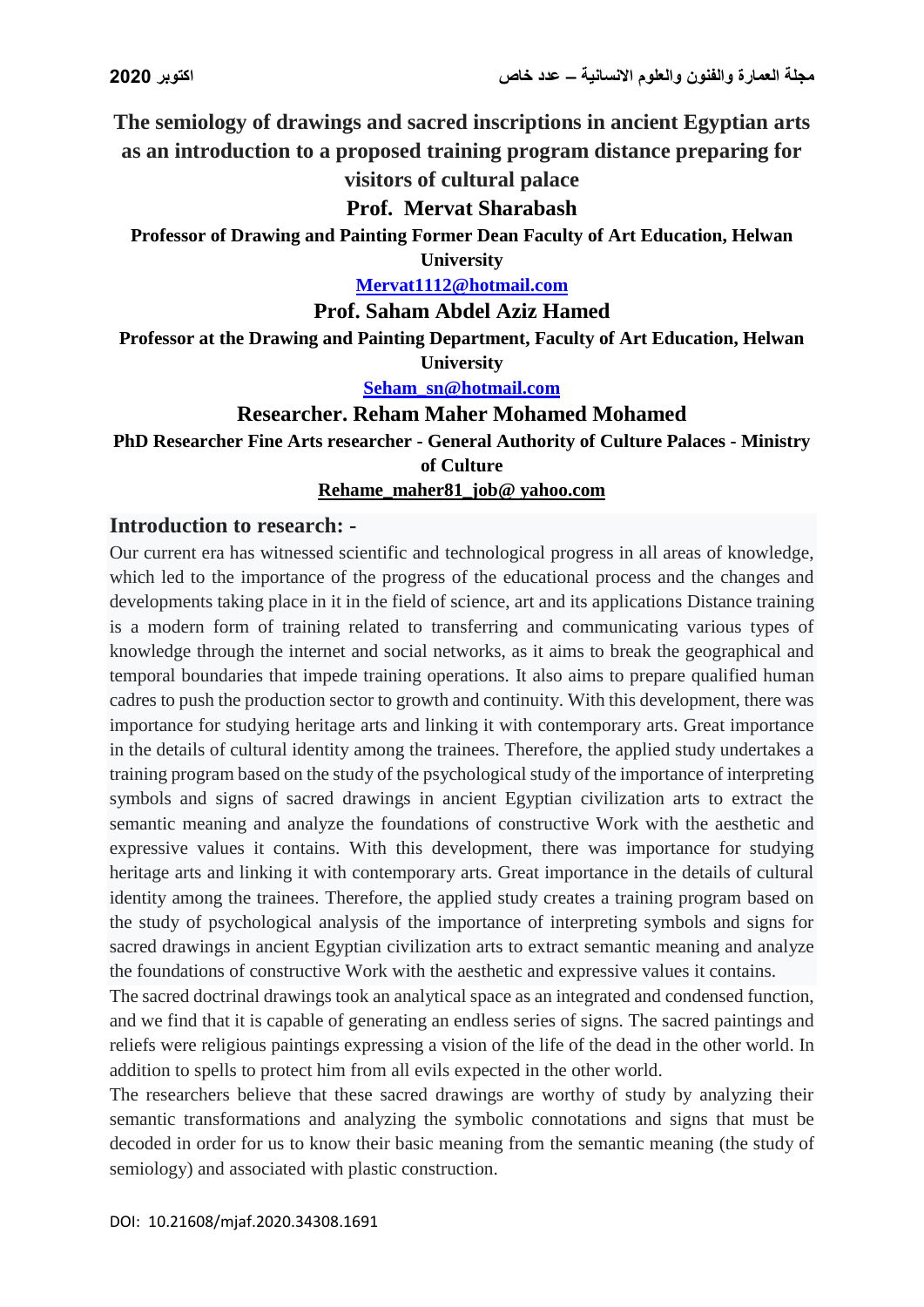# **Research problem:** -

How can benefit from the psychological analysis as an introduction to reveal the symbolic indications of drawings and sacred inscriptions in ancient Egyptian arts as an introduction to a proposed program for distance training for pioneers of cultural palaces?

## **research aims:**

1. A semiotic analysis of the methods of expressing sacred drawings and engravings in the arts of ancient Egyptian civilization.

2. Design a training program to read and analyze the symbolic implications of artistic heritage.

3. Training on the link between shapes, drawings, concepts, and expressive formative content

# **Research hypothesis: -**

We can benefit from the semiotic analysis of sacred paintings in the ancient Egyptian arts as an introduction to a proposed program for distance training for pioneers of cultural palaces.

## **research importance:**

1-Highlighting the methods of expressing sacred paintings in ancient Egyptian civilization.

2- Emphasizing the possibility of designing a distance training program that depends on training the pioneers to read and analyze the symbolic and formal significance of the methods of expressing sacred drawings, and to employ this in finding entry points for inspiration in contemporary photography.

3- Adding a new approach to learning the visual arts for pioneers of cultural deficiencies through distance training.

# **Research Methodology: -**

1- Theoretical framework:

The research follows the descriptive analytical method.

2- The applied framework: -

Prepare a visualization of a proposed program for distance training that deals with how to benefit from the simology of symbols and sacred drawings in ancient Egyptian civilization on a category of the pioneers of cultural palaces.

# **Key words**: -

semiology - sacred drawings and engravings of ancient Egyptian civilization - training program - distance learning.

# **Research Summary**

The research deals with the concept of theology of sacred drawings and inscriptions:

Semiotics are a term derived from the Greek origin Semeion, meaning the sign, which is the science that studies the signs to know their societal implications for communicating a specific message to the recipient who interprets it based on his personal experiences

# **The views of philosophers on the term semiology can be summarized:**

• Pierre gero is a science that studies the systems of signs, such as languages, systems and signs. (5)

• Roland Part: - is the science of studying signs for knowing their meanings to communicate a specific painter to the recipient who interprets it and builds on his personal experiences (6)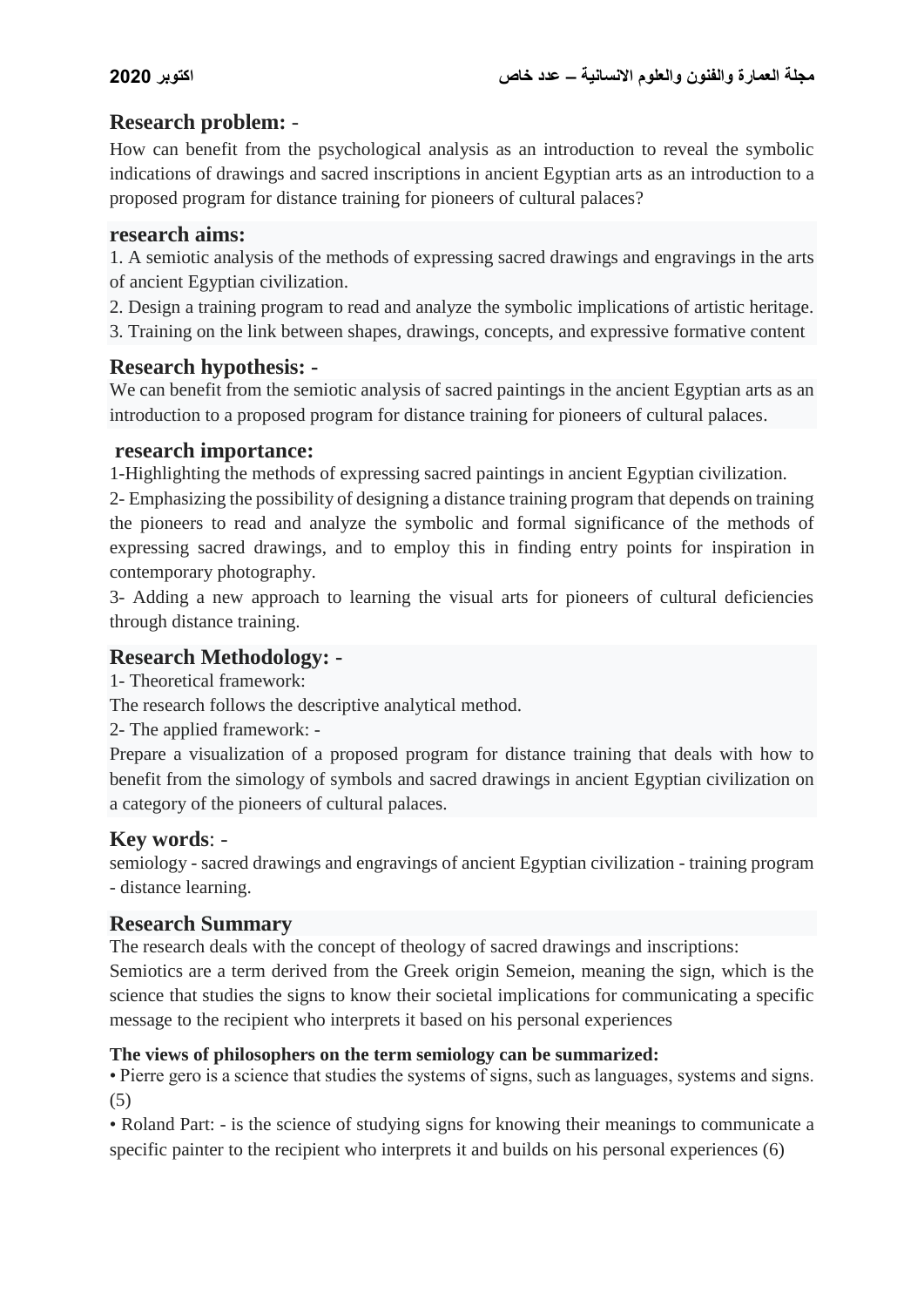• Salah Muhammad Al-Din Al-Kawakibi \*\*: - It is an intellectual activity that seeks to enhance the production of aesthetic knowledge, which is considered a pillar of knowledge. (7)

• Imperto Eco \*\*\*: - It is that science that cares about the indications and forms of circulation (8).

• George Monan \*\*\*\*: It is the science of the study of behavior and communicative systems (9) The French School of Semiticology \*\*\*\*\*: - It is the science of the study of the content to reach the meaning, so it monitors the network of relationships that regulate the values of meaning, and Curtis defined it as the scientific descriptive approach of the sign, combining systematic perception and applied analysis.

# **Through research, the researcher's method depen referred to in his analysis of drawings.**

## **The research divided those sacred drawings and inscriptions in (Ancient Egyptian Civilization) into: -**

1- Gods Drawings and Inscriptions.

2- Drawings and inscriptions related to religious beliefs (themes created by the universe and the resurrection - the underworld)

## **The types of deities in ancient Egypt are divided into the following:**

A- Cosmic Deities: They are the deities that represent (the ninth) of the cosmic deities that express the origins of the universe in Heliopolis.form(1)



**Form (1) Cosmic Deity "Shu" separates the god of heaven "Nut" from the ground "Jeb" - one of the papyri pavements of the Monastery of the Deir Al Bahari - Book of the Dead - Modern State - British Museum**

*b*- The gods of the tombs associated with the Ba'ath stage: they are the gods that were associated with the stages of the resurrection process and eternity, and the funerary rituals that the deceased passes through (the mummy) during the Ba'ath journey in the underworld, the Book of Gates and the Book of the Dead (Form 2).



**form (2) god Osiris, Horus and Anubis - the god of the underworld - Valley of the Kings**

Gods Symbols, Inscriptions and Symbols: - The forms of deities and deities varied from the forms of animals, their attributes and their meanings, some of which are powers, including the meek and useful ones, for example, the lion and the brutal bulls were indicative of power and control, and the seahorse and crocodile was a sign of evil, as the dog sanctified and symbolized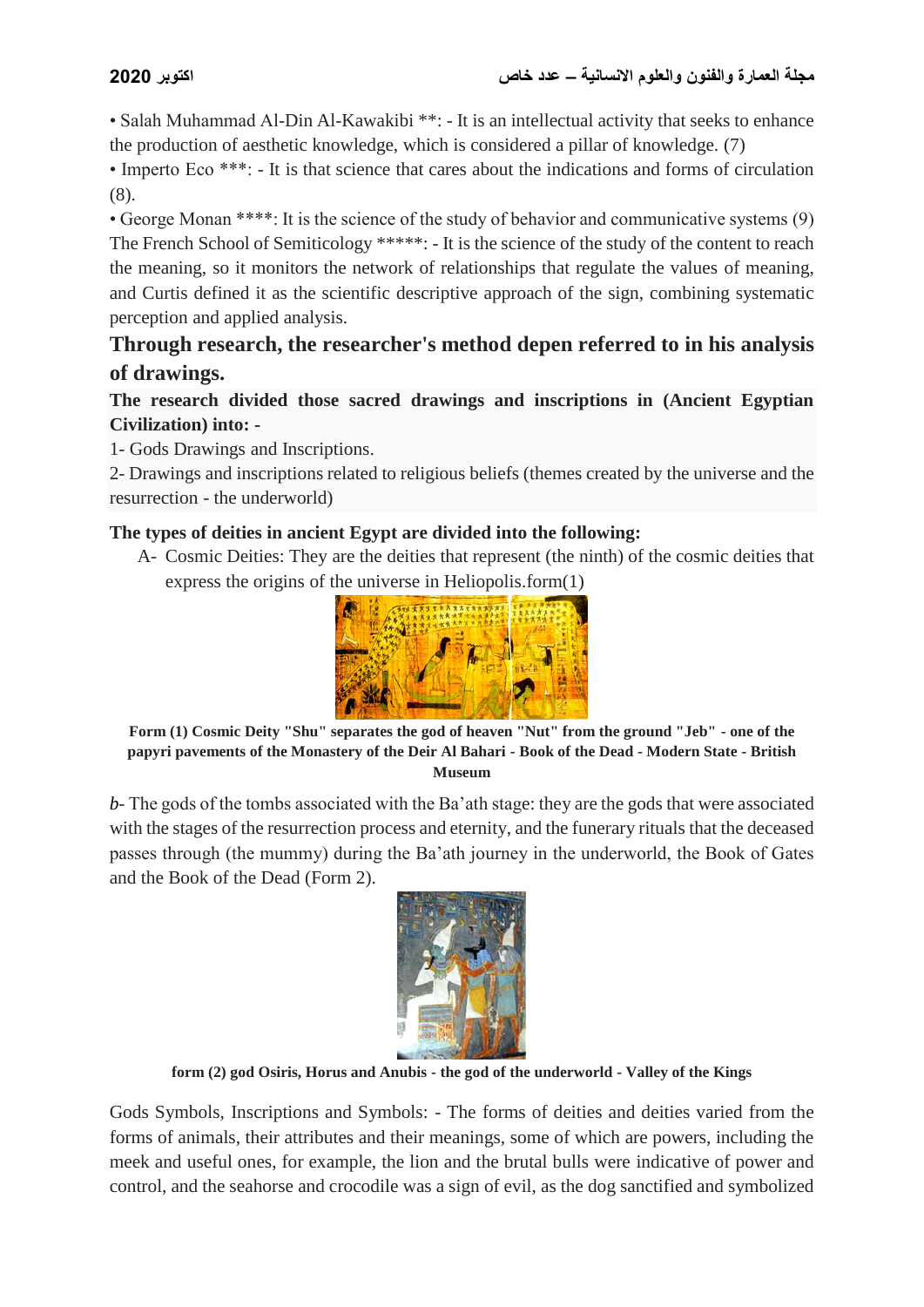the god Anubis, and the falcon took a symbol of the gods Horus to signify protection and strength form (3-4)



**form (3) symbols of the gods and deities as a sign of the northern sky constellations in the astronomical roof at City I Cemetery - Valley of the Kings - the modern state**



**form (4) legend of the journey of the gods in the other world - the temple of Dandara - Qena - Luxor - 2500 BC.**

## **Analysis of drawings and patterns related to religious beliefs:**

The Book of the Dead is one of the most important religious books that dominated religious thought in the modern state, which consists of 200 chapters, and its chapters were recorded on Pardi paper, graveyard walls, and mummies scrolls. In Papyrus (I) Chapter No. 17, second scene, "The scene came in a rectangular frame, a third of the pictures and two thirds of the writings, and the golden yellow color indicated the eternal sun that gives eternal life. The upper part of the left came from the god (hehe) sitting and covering his body in blue color indicating (the soul of the immortal waters) and his left hand extending over a pool containing the eye of Horus and the oval shape contains a snake indicating the beginning of the creature, and appears in front of him the Nile god, spreading his arms to Bahrain, indicating that He extended his protection on them, followed by drawing the gate, and a coward word appeared on it, as it is the entrance to the other world, as the god Hathor came carrying on her two horns the sun disk indicating to the god Ra, as the scene reflects harmony and complementarity between the texts and the image in form and content. As in Form 5).



**Form (5) Papyrus (ANI) - Book of the Dead - Magical conditions to protect the dead in the afterlife - The modern state 1550 BC**

# **The applied side: -**

**The proposed training program deals with: -** Design a proposed training program remotely through a live broadcast using the zoom program, as it is one of the internet programs that is based on direct contact with the trainees through social networks with the selection of a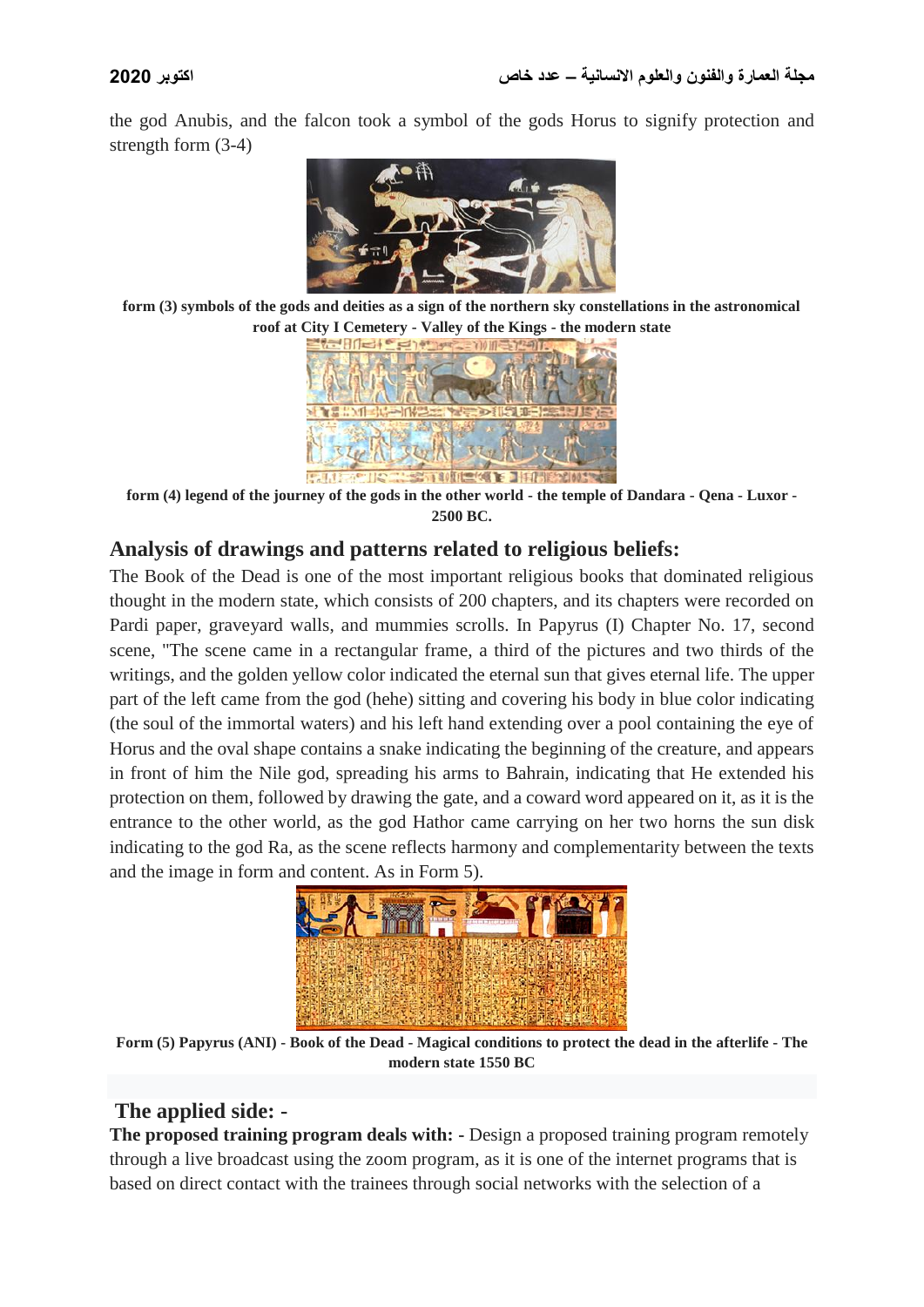specific time and a specific sample of trainees in cultural palaces ranging in age (15: 20) years.

**The main objectives of the program:** - It is to get acquainted with the semiotic approach, its concept, what it is, tools for semiological analysis, and get to know the concept of the mark among philosophers. And how to read the semiology of the drawings and sacred symbols in the drawings of the ancient Egyptian civilization in order to find an explanation for these inscriptions and reformulate them with concepts and philosophy linking the past and the present in contemporary graphic works.

• Investigating the effectiveness of the training program in terms of cognitive and skill performance and measuring the views of trainees towards learning in a creative way to solve problems and evaluation tools by measuring the effectiveness of training before and after training

**The content of the training**: - The content of the topic of each meeting is organized in the form of sub-topics, each of which deals with the aspect (theoretical - and applied).

**Training activities:** A set of activities for the trainees was identified, including: -

Provide a brief research on the topic of the training program,

• The production of artworks inspired by the trainees after giving them the subjects of study represented in dogmatic drawings in the art of ancient Egyptian civilization, and displaying works of artists whose works belong to the subject of the research.

#### **research results: -**

1. Benefiting from modern systems of analysis, especially the psychological analysis, to enrich the art of contemporary photography.

2.. The disclosure of formal entries and methods through the psychological analysis of models and works that dealt with methods of expressing sacred drawings and summarized in the following entries: -

• Inspiration from structural systems and their relation to symbolic connotations and philosophical concepts of artwork

• The structural system (narrative - the legendary)

• Combining texts, shapes and symbols with semantics linked to the philosophical content to produce artwork

Reduction of form and content through the use of a symbol or mark.

3. Linking sacred drawings in the arts of ancient civilizations and linking them with contemporary painting arts to achieve the concept of identity and originality within the artwork. 4. Benefiting from the technological development of social media to establish a distance training program.

## **Recommendations: -**: -

• The research recommends the necessity of using remote training in all fields of arts and sections of cultural palaces to allow the opportunity to attend training programs from inside and outside the country.

• The importance of setting standards for distance learning and training.

• The importance of conducting critical and philosophical studies to express Middle Eastern concepts.